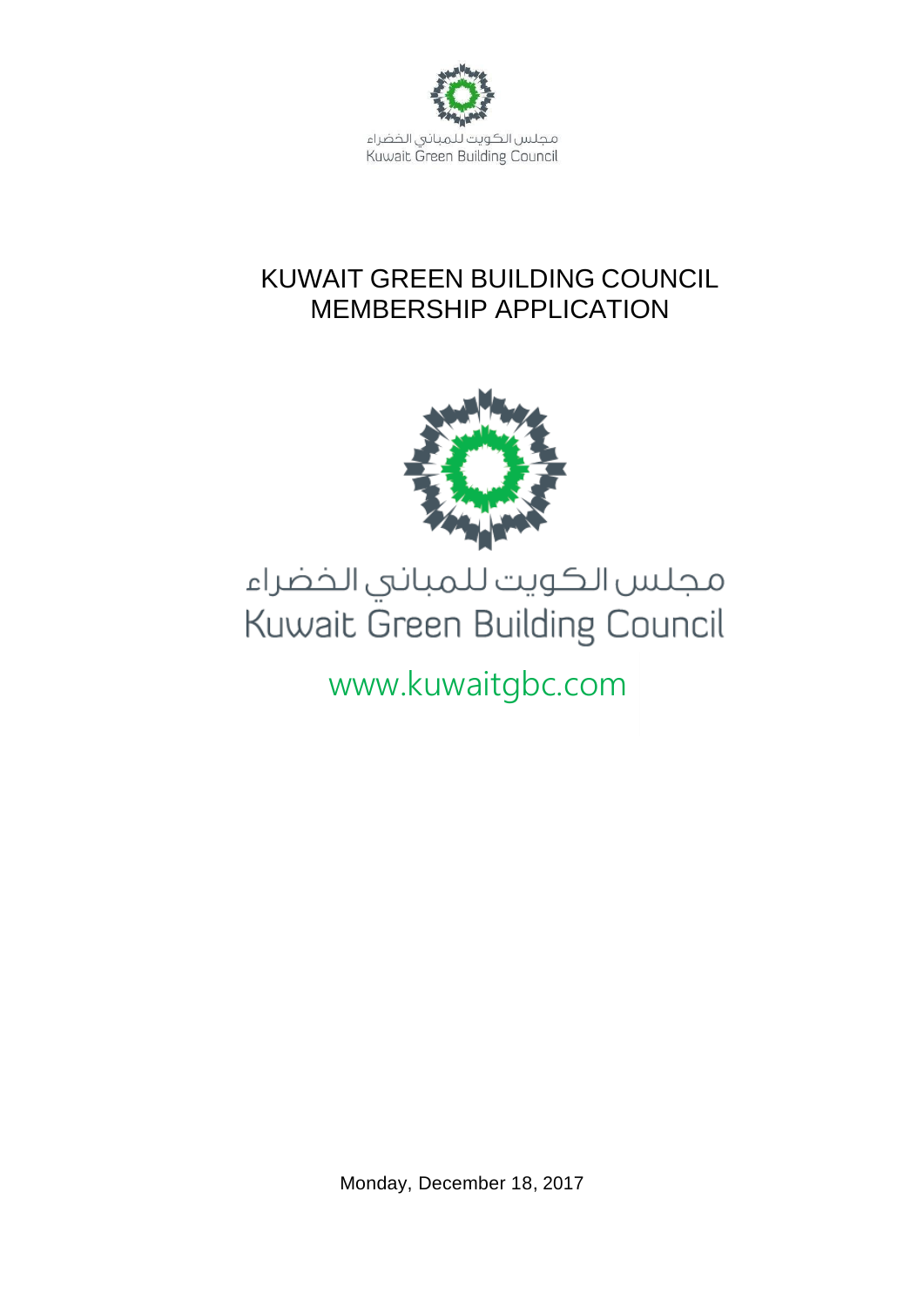

### **M**embership **A**pplication **C**orporate **M**embers

#### **1. Contact details:**

| <b>Organization Details</b>                                              | <b>Lead Contact:</b>   |
|--------------------------------------------------------------------------|------------------------|
| Organization's Name:                                                     | Name:                  |
| Company sector:                                                          | Job title:             |
| Phone no:                                                                |                        |
| Fax:                                                                     | E-mail:                |
| Email:                                                                   | Direct line:           |
| Website:                                                                 | Mobile no. (optional): |
| Address PO Box:                                                          |                        |
| Delegate 1.                                                              |                        |
| Name:<br>Job title:<br>E-mail:<br>Direct line:<br>Mobile no. (optional): |                        |
| Delegate 2.                                                              |                        |
| Name:<br>Job title:<br>E-mail:<br>Direct line:<br>Mobile no. (optional): |                        |
| Delegate 3.                                                              |                        |
| Name:<br>Job title:<br>E-mail:<br>Direct line:<br>Mobile no. (optional): |                        |

|    | <b>CORPORATE/ORGANIZATIONAL MEMBERSHIP:</b> |  |
|----|---------------------------------------------|--|
|    |                                             |  |
| А. | SILVER MEMBERSHIP 150KD,                    |  |
| В. | GOLD MEMBERSHIP - 500KD                     |  |
|    | PLATINUM MEMBERSHIP - 1000KD                |  |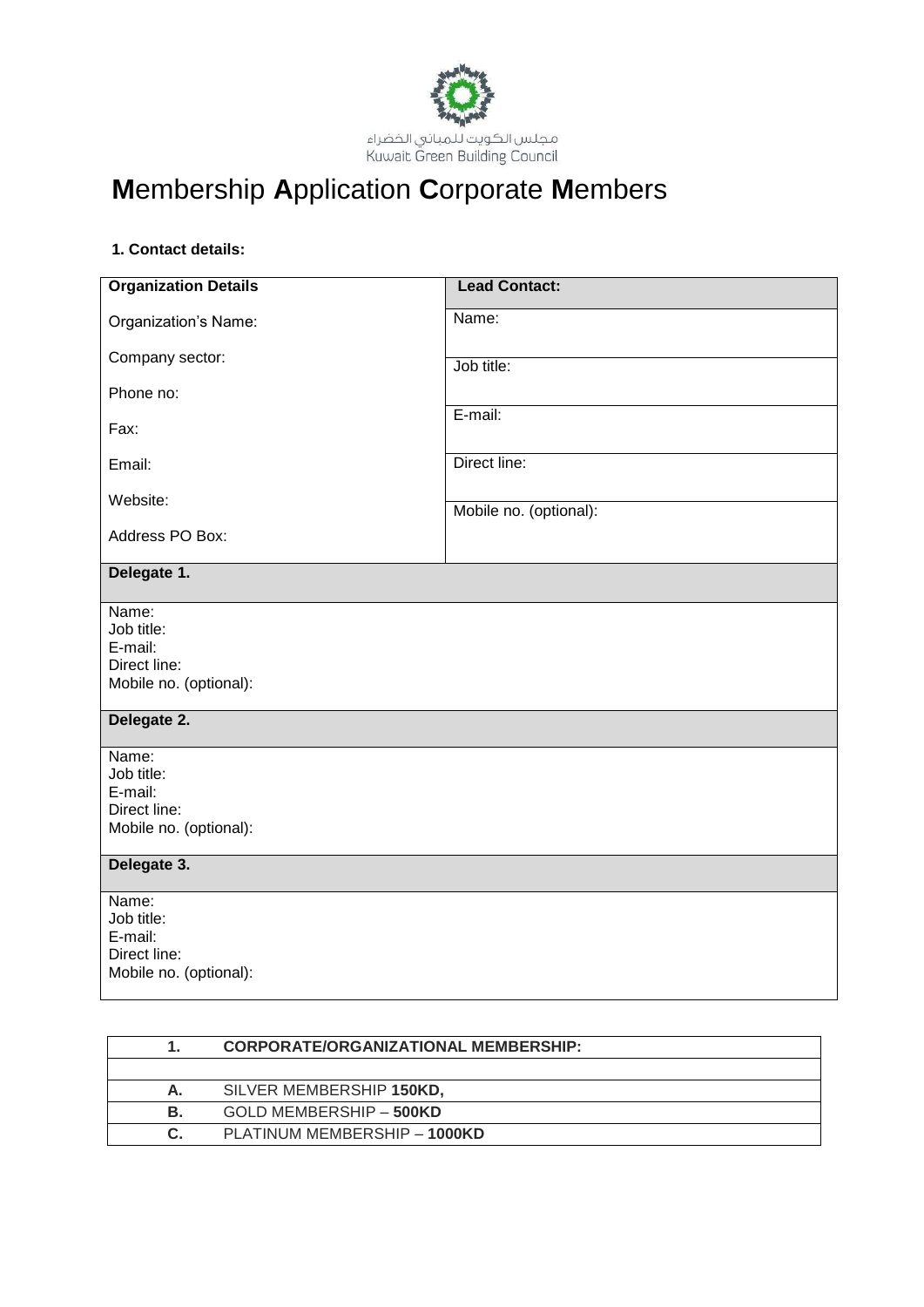

#### **2. Profiles - Please attach copies of the following:**

- *Company Registration and Profile*
- *Affiliation with other Companies / Sister Companies, etc.*
- *CV and Civil ID copy for each of your delegates*

#### **3. Please indicate which category your organization fits into?**

- □ Building Product Manufacturers and Distributors
- □ Property Developers, Building Owners, Asset Managers
- □ Building Operations and Maintenance
- □ Real estate Companies and Brokers
- □ Contractor and Builders
- □ Educational and Research Institute
- □ Environmental and non-profit Organizations
- □ Government Institutions
- □ Finance and Insurance community
- □ Professional Firms (Design, Architecture, Planning, Project Management, Industrial designers,
- Environmental consultants, and Engineering)
- □ Professional Societies, Organizations and Unions
- □ Press and Media
- □ Other

#### **Please describe the main activity/ activities of your organization.**

- -
- -

#### **4. Organization details:**

Number of employees (including agency & contract staff) within Kuwait

□ Up to 50 □ 51-100 □ 101-200 □ 201-500 □ 501-1000 □ >1000

Number of professional staff engaged with sustainability and green building agenda within Kuwait

□ 5-10 □ 10-20 □ 20-50 □ >100

Number of branches in Kuwait

 $\Box$  1  $\Box$  2  $\Box$  3  $\Box$  4  $\Box$  more

Number of branches outside Kuwait

 $\Box$  1  $\Box$  2  $\Box$  3  $\Box$  4  $\Box$  more

Please indicate the number of staff in your organization currently involved in green building/sustainability/environmental work:

 $\Box$  None  $\Box$  1  $\Box$  2  $\Box$  3  $\Box$  4  $\Box$  more

How many people in your organization are expected to be involved in green building/sustainability/environmental work in the future?

□ None □ 1 □ 2 □ 3 □ 4 □ more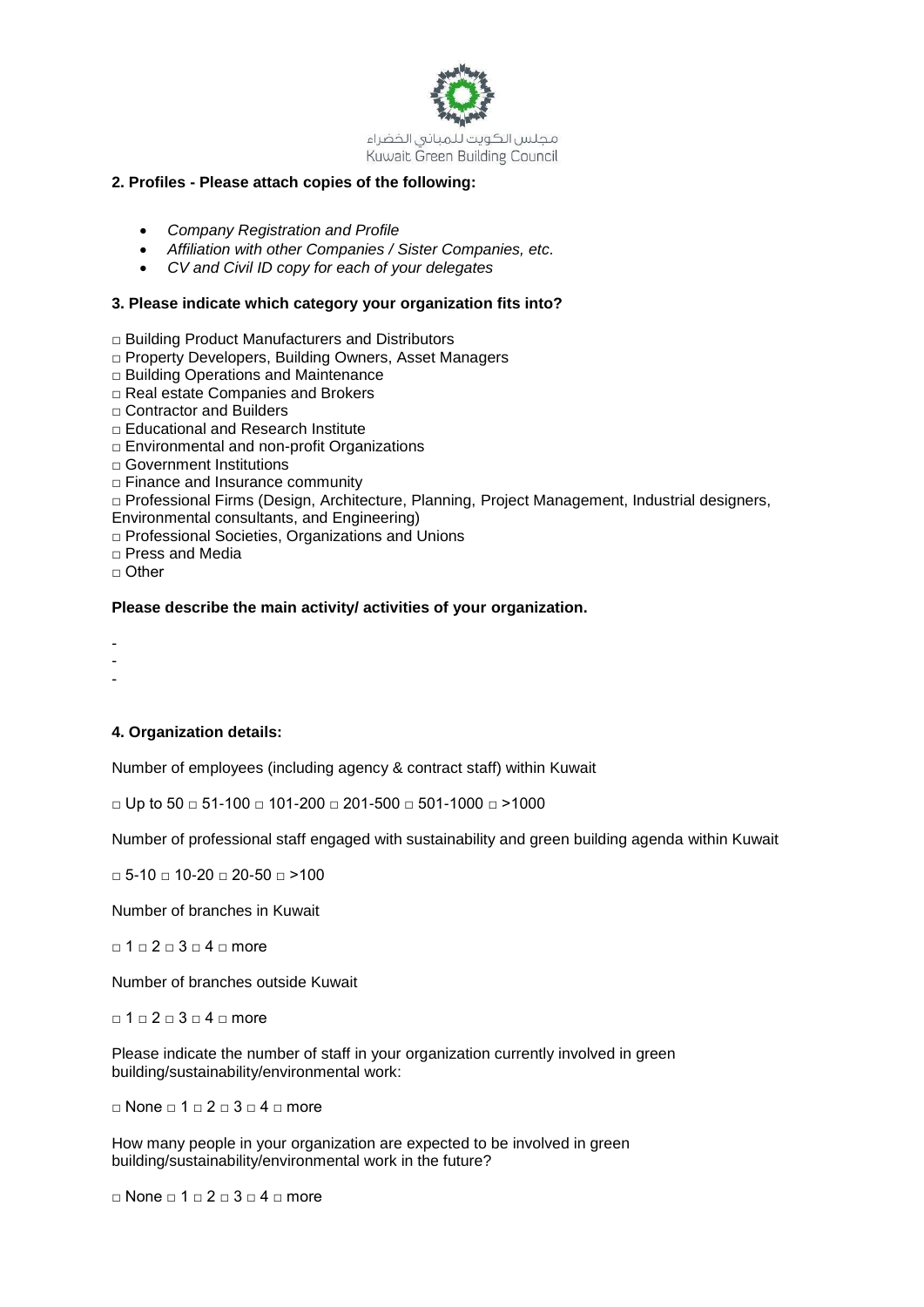

#### **5. Organizational Attitude**

Please indicate how your organization can contribute to the Kuwait GBC?

□ Active participation in the following Sub Committees:

- Communication Committee
- Educational and Events Committee
- Technical Committee

How do you rank the following topics in order of priority for Kuwait (10 highest, 0 lowest)?

□ CO2 emission

- □ Water Efficiency of Buildings
- □ Energy Performance of Buildings
- □ Usage of Renewable Energy
- □ Net Zero Energy Buildings
- □ Waste management and recycling
- □ Indoor environmental air quality
- □ Green building rating and standardization
- □ Green building materials and resources
- □ Building Operation and Maintenance

How can you in the future contribute to sponsorship for Research / Conferences / Public Awareness Events:

- □ Major Participant
- □ Main Participant

□ Supporting Participant

How can you in the future contribute to Education / Training programs:

□ Seminars / Webinars

- □ Lectures
- □ Conferences
- □ Workshops
- □ Trainings
- □ Research
- □ Other (please state):

Please provide brief details of how the Kuwait GBC can help your organization?

#### **6. Corporate Social Responsibility (CSR) Activities/ Community Involvement**

Please provide brief details of any CSR programs, projects and sponsorship plans adopted by your organization that you consider relevant to the principles of environmental management and the Kuwait GBC.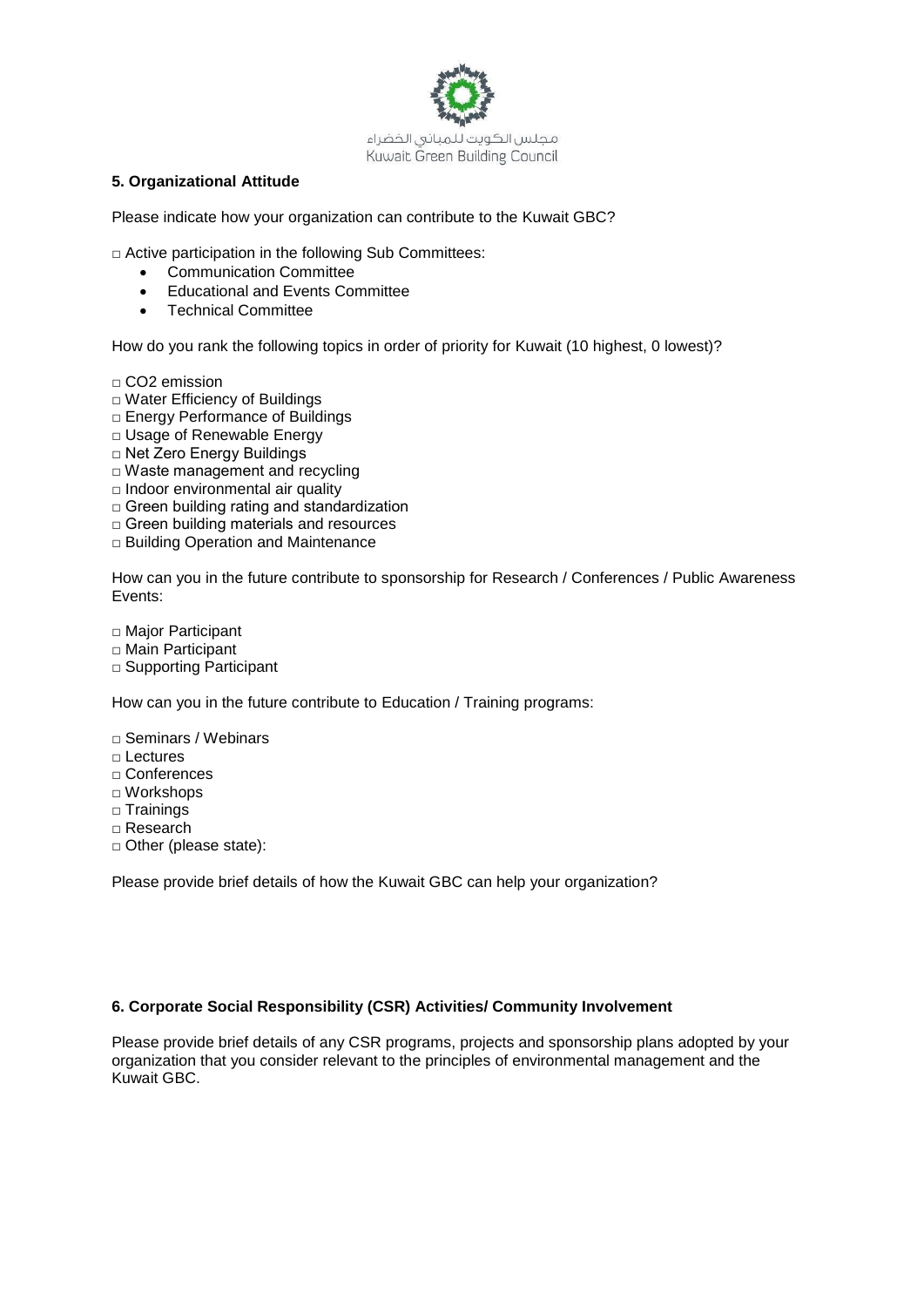

#### **7. Responsible business practices:**

Please advise the Kuwait GBC of policies or programs adopted by your organization for any activities in the Kuwait in the following categories:

- □ Green Building
- □ Green Technology
- □ Environmental Management
- □ Sustainable Development
- □ Recycling Material
- □ Clean Production
- □ Energy Management
- □ Water Management
- □ Waste Management
- □ Operations with Low CO2 Emissions
- □ Safety Management
- □ Sourcing/Procurement

If your organization promotes any of the above principles please provide relevant details and indicate relevant experience in:

 $\Box$  Research for the above

 $\Box$  Training for the above

Is your organization ISO accredited?

□ Accredited. Please indicate which ISO: □ Not Accredited

Does your organization intend to be accredited within the next 12 months?

□ Yes □ No

If Yes, please indicate which ISO:

Please give details of any Certification, Accreditation or Awards received by your organization which demonstrate commitment to the Environment:

□ Within the Kuwait □ Other Countries (please state):

Are any members of your organization accredited professionals by LEED / Green Star or other similar certification (please indicate)?

 $\Box$  None  $\Box$  1  $\Box$  2  $\Box$  3  $\Box$  4  $\Box$  more

Please provide details of membership of any groups, or networks that the Kuwait GBC should partner with and indicate type of involvement: